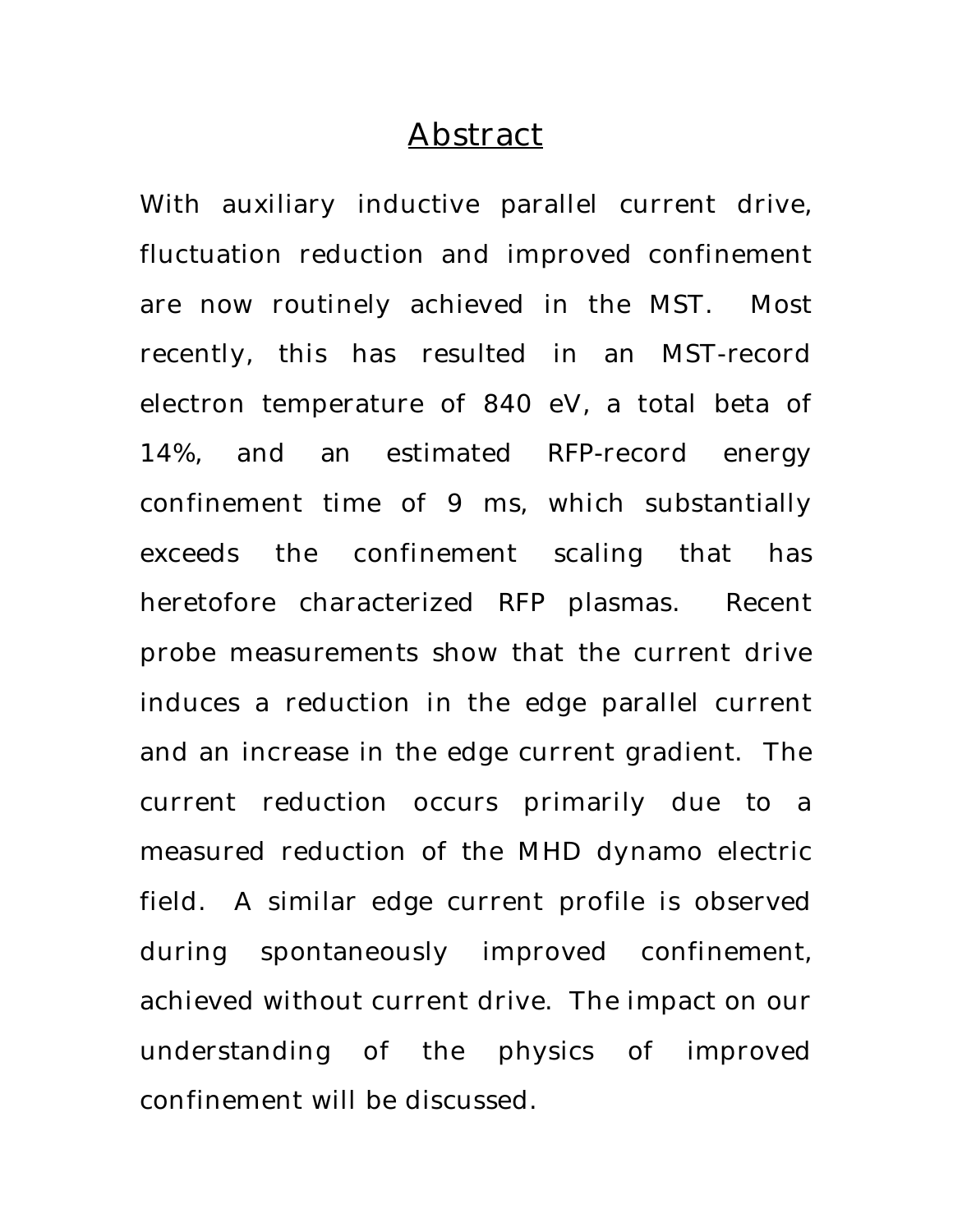# Introduction

-- Old result: auxiliary parallel inductive current drive reduces core-resonant MHD, improves confinement; but improvement limited by new burst-like instability in the edge

-- New result: improved current drive reduces core instability and suppresses edge bursts, leading to additional confinement improvement

-- New result: observe decrease in edge current, dynamo electric field, and electrical conductivity during improved confinement with current drive

-- New result: similar decrease in edge current and conductivity observed in plasmas with spontaneously improved confinement (without current drive)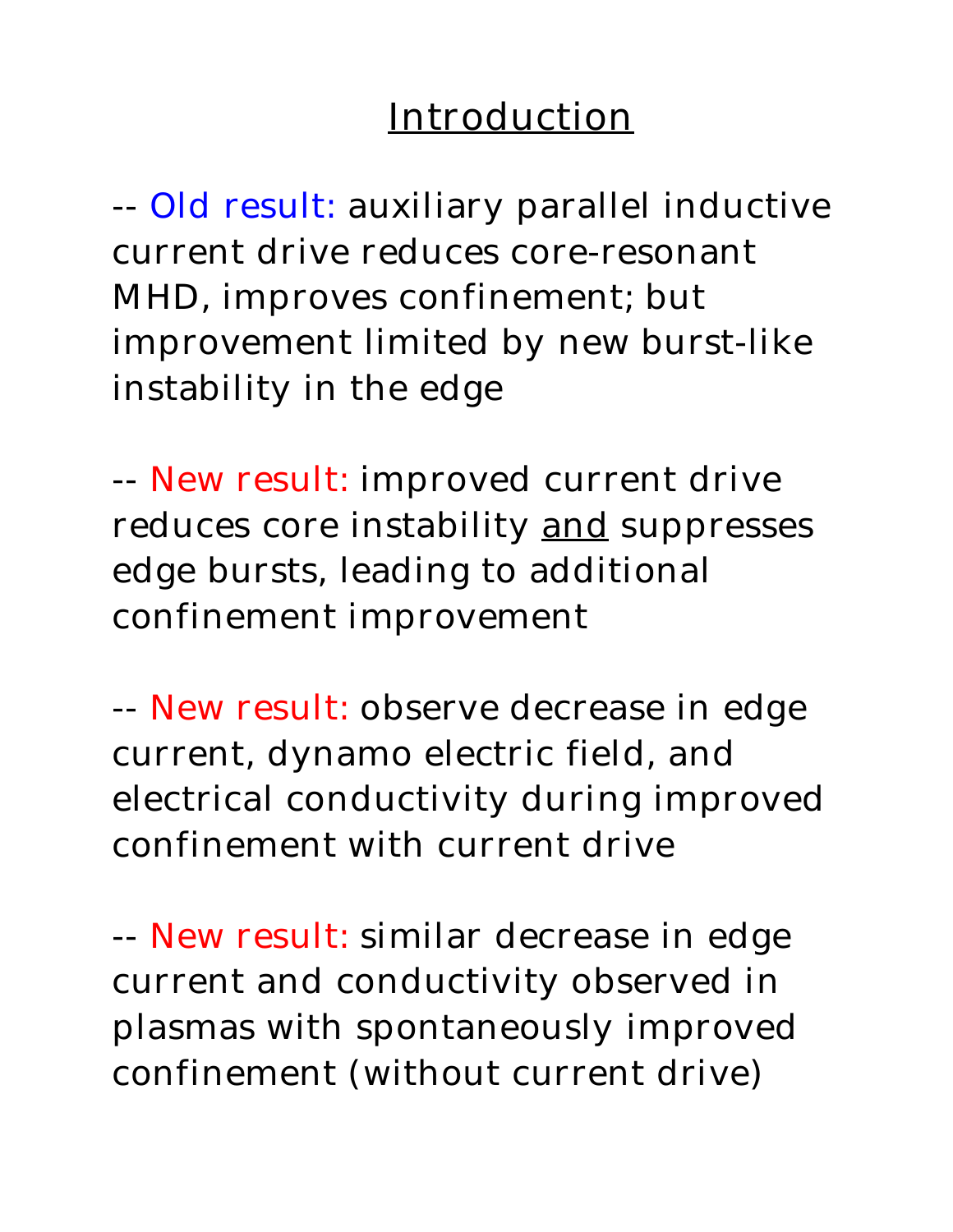# The dominant magnetic fluctuations in the MST are  $m = 0$  and  $m = 1$  modes

-- q profile (calculated) typical of discharges with auxiliary current drive:

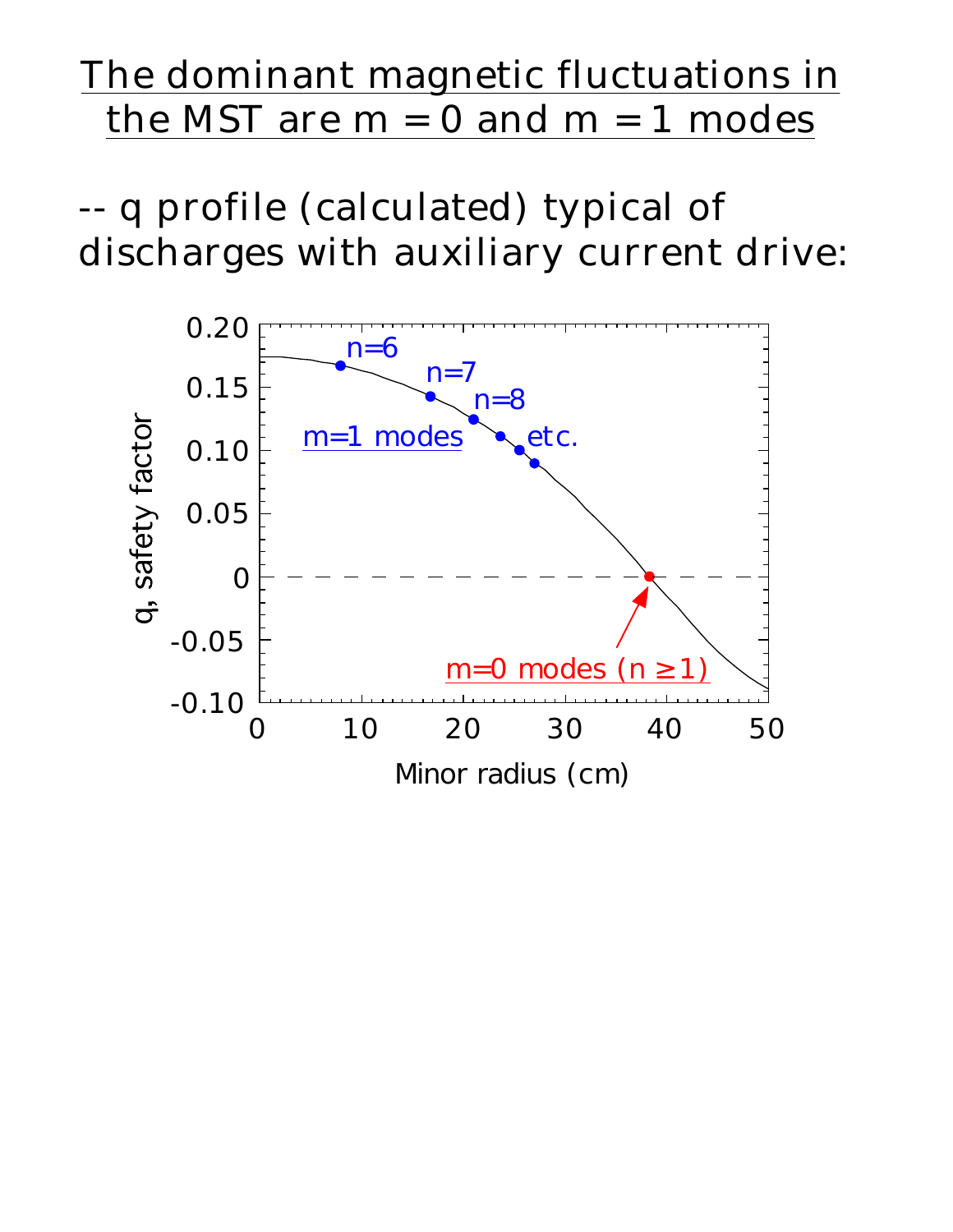

Bursts formerly occurred throughout most of current drive phase, impeding confinement improvement, but no longer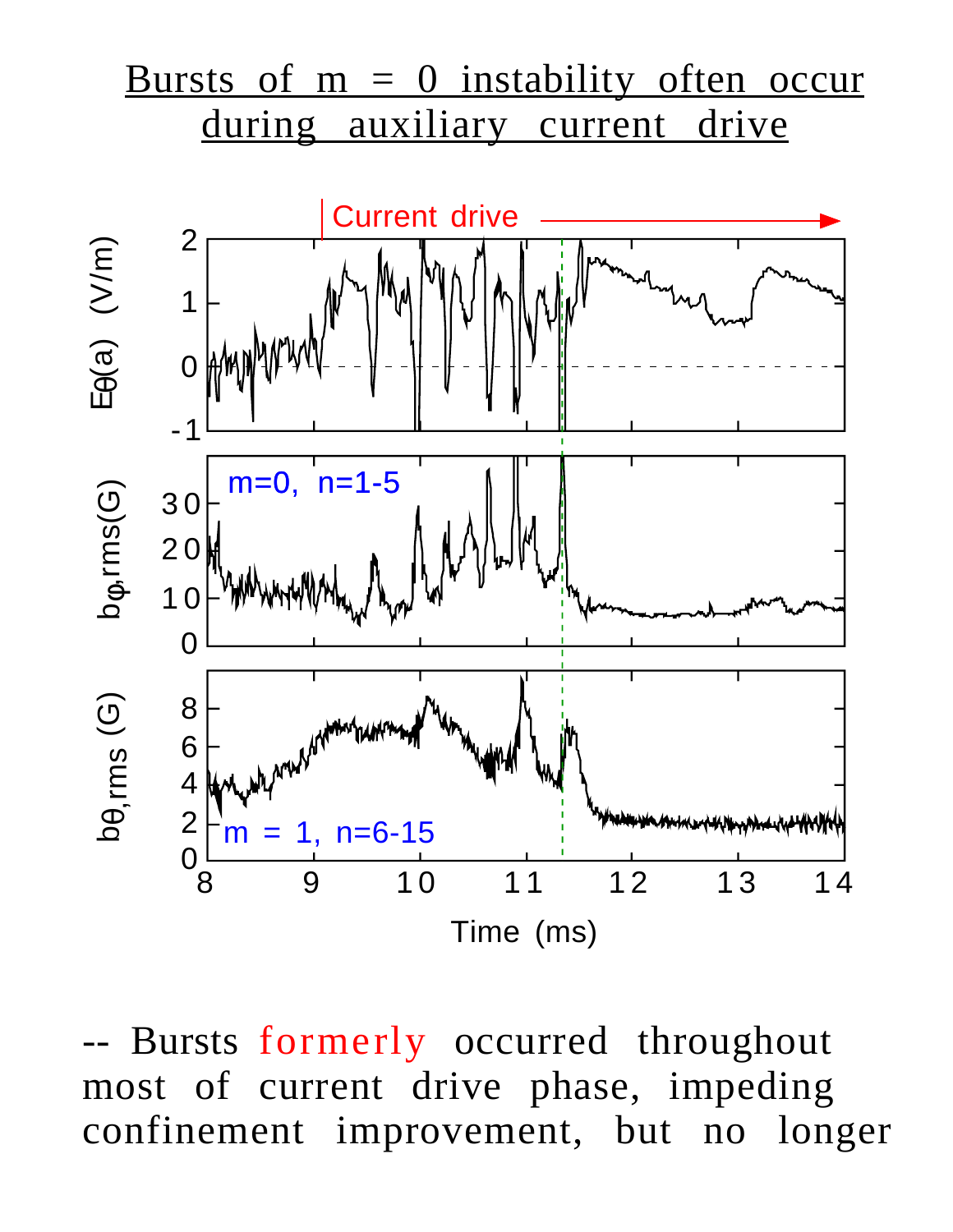## Burst suppression achieved with improved sustainment of surface parallel electric field

 $-E/|= E \cdot B/B = (E \cdot B) + E \cdot B$  )/B

-- Added additional E pulse to original four; space stages in time such that  $E > 0$ ; added E reversal maintains E// 0

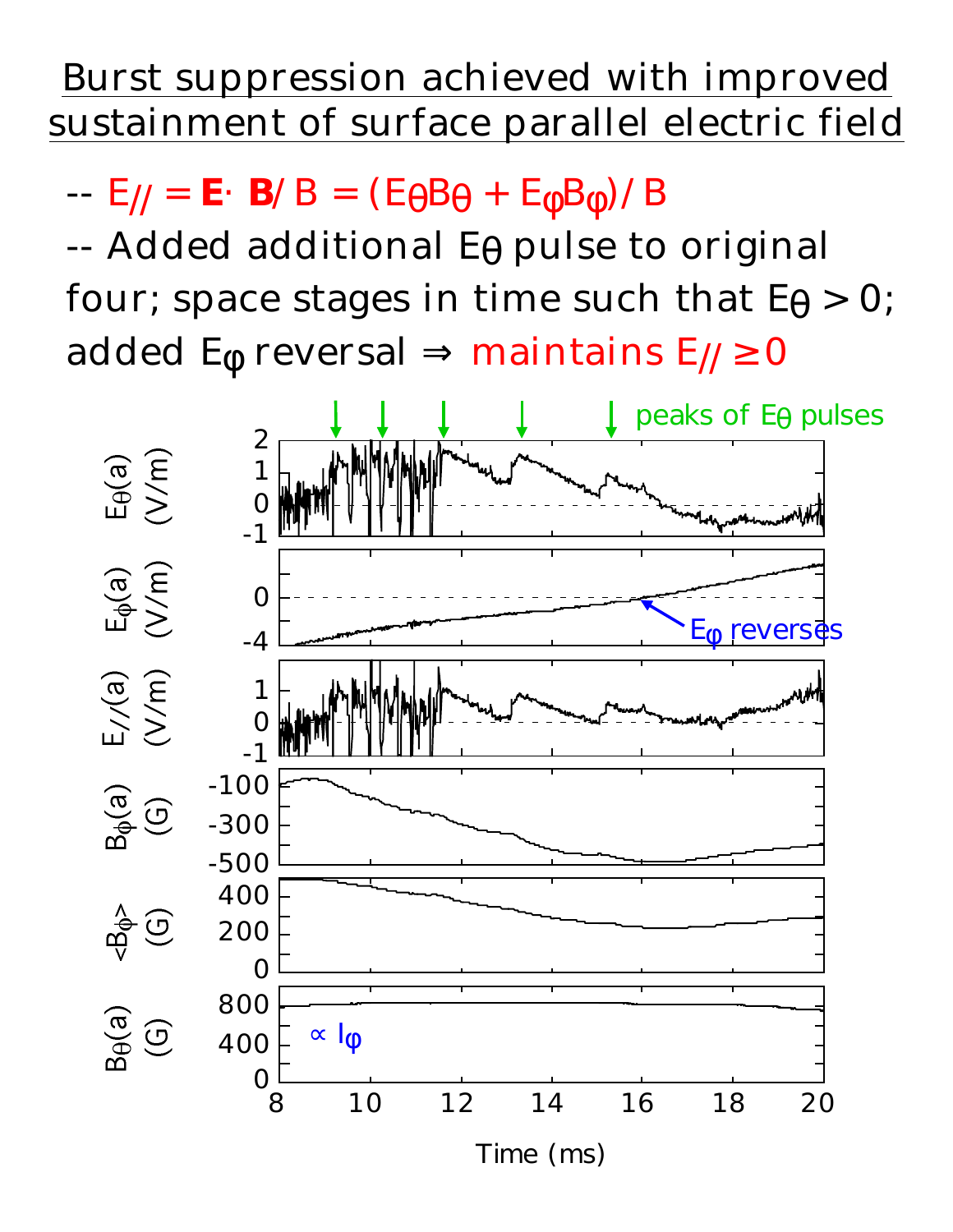## With burst suppression, magnetic fluctuations decrease, and the temperature and density increase

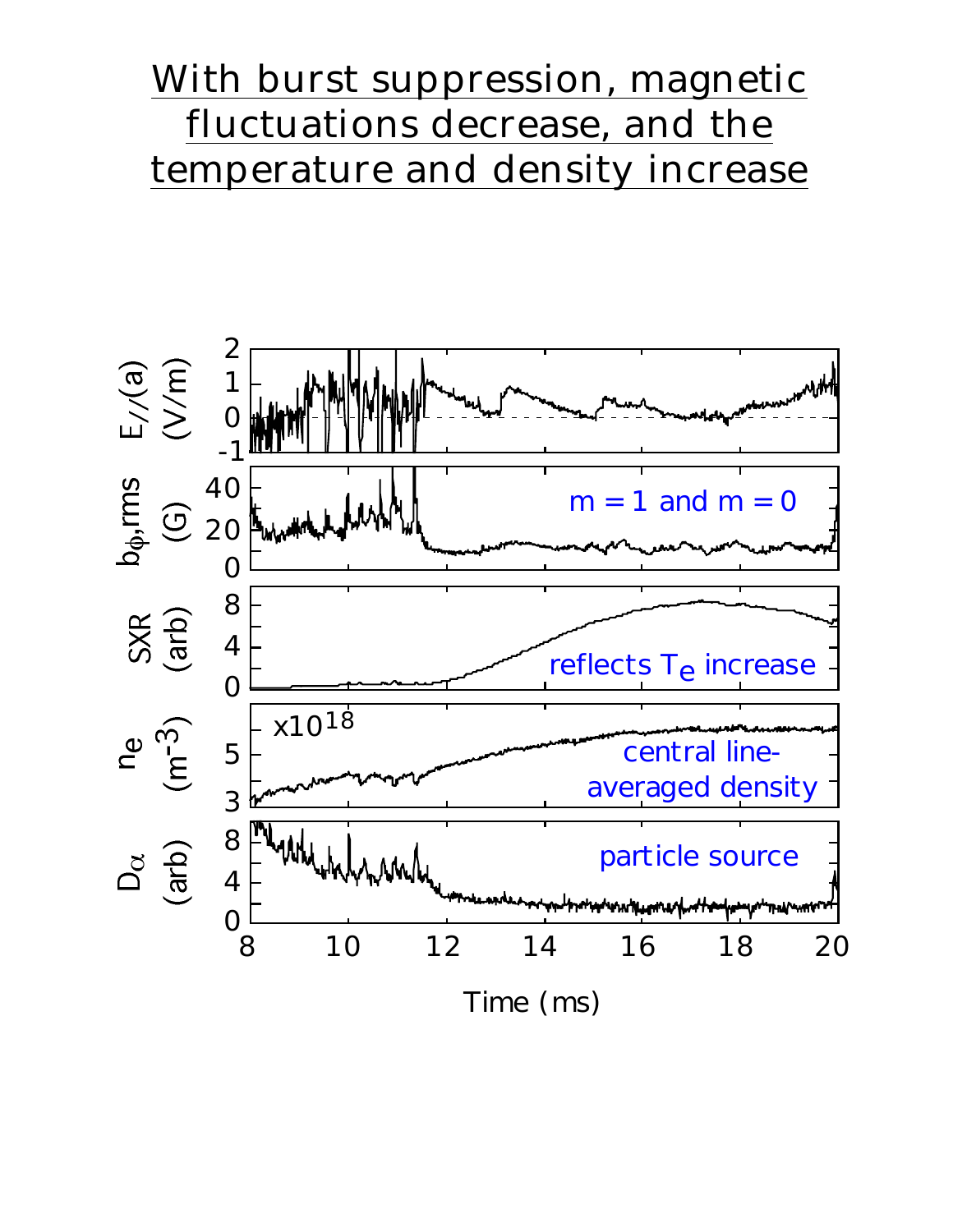## Contributing to improved confinement with burst suppression is a substantial increase in the core electron temperature

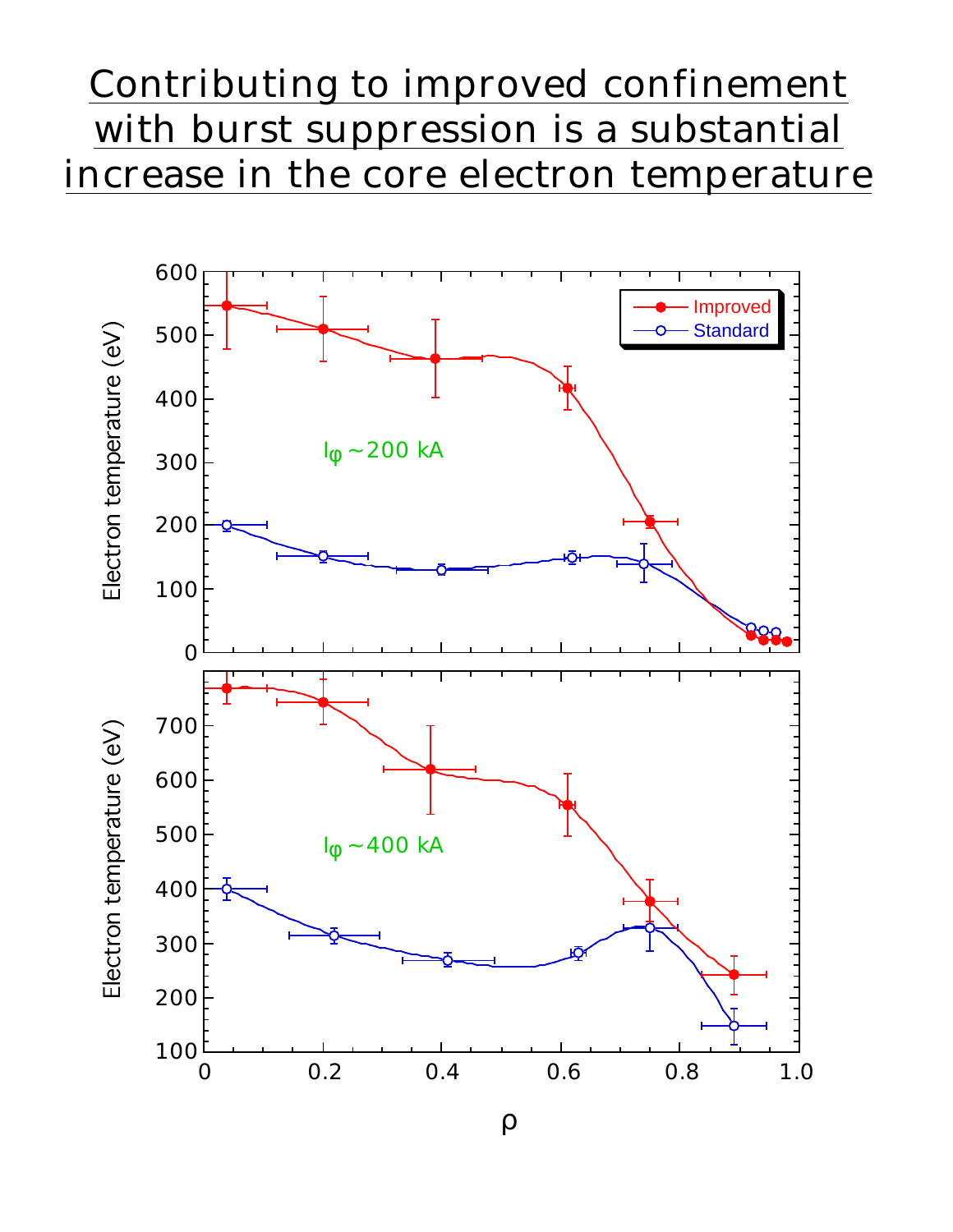#### Beta and confinement increase with burst suppression

|              | L    | $\langle \mathsf{n}_{\mathsf{e}} \rangle$ | $T_{\Theta}(0)$ | tot        |            | $P_{\text{Oh}}$ | $dW_{th}/dt$   |                |        |
|--------------|------|-------------------------------------------|-----------------|------------|------------|-----------------|----------------|----------------|--------|
| Standard --> | 210  | 0.8                                       | 200             | 9.0        | 9.0        | 2.0             | $\mathbf{O}$   | 0.6            | $1.4*$ |
| Improved --> | 210  | 0.7                                       | 546             | 13.8       | 16.3       | $0.9*$          | 0.4            | 4.7            | 9.0    |
| Standard --> | 430  | 1.0                                       | 400             | 4.8        | 4.8        | 4.0             | $\mathbf{O}$   | $\ddot{?}$     | $1.6*$ |
| Improved --> | 390  | 1.0                                       | 770             | 9.2        | 10.2       | $2.1*$          | 0.4            | $\ddot{?}$     | 6.9    |
| Improved --> | 470  | 1.2                                       | 840             | $\ddot{?}$ | $\ddot{?}$ | $\overline{?}$  | $\overline{?}$ | $\overline{?}$ | ?      |
|              | (kA) | $10^{19}$<br>$m-3$                        | (eV)            | $(\%)$     | (%)        | (MW)            | (MW)           | (ms)           | (ms)   |

\*Improved ohmic input power estimated via  $J^2$ dV... see next page

\*excluding sawtooth crashes; time-averaged (standard) 1.0 ms including (regularly occurring) sawtooth crashes; crashes are suppressed during improved confinement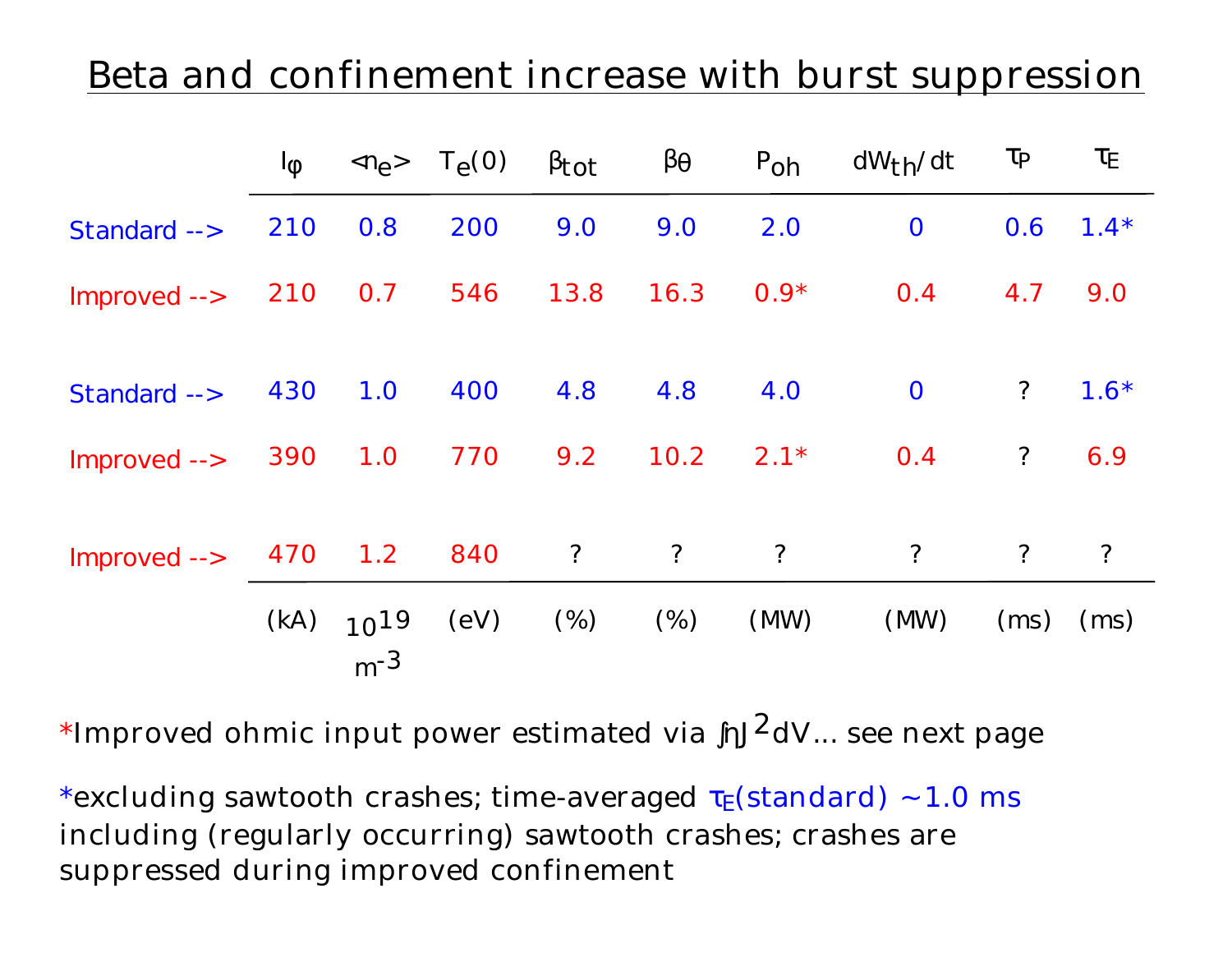#### How we estimate improved  $P_{\text{ohmic}}$

 $-P_{ohmic} = P_{input} - dW_{magnetic}/dt$  works for standard plasmas

--  $P_{input}$  measured;  $dW_{magnetic}/dt$ modeled

-- Models fail with improved confinement, so  $P_{ohmic}$  estimated via J<sup>2</sup>dV, where  $Z/T_e^{3/2}/(1-f_{trapped})$ 

-- estimated  $Z_{\text{eff}}$  (related to Z) 1.7 @ 210 kA and 2.0 @ 390 kA

 $-f_{trapped}(r)$  and J(r) calculated with toroidal equilibrium model constrained by measurements of, e.g, edge profiles of J and B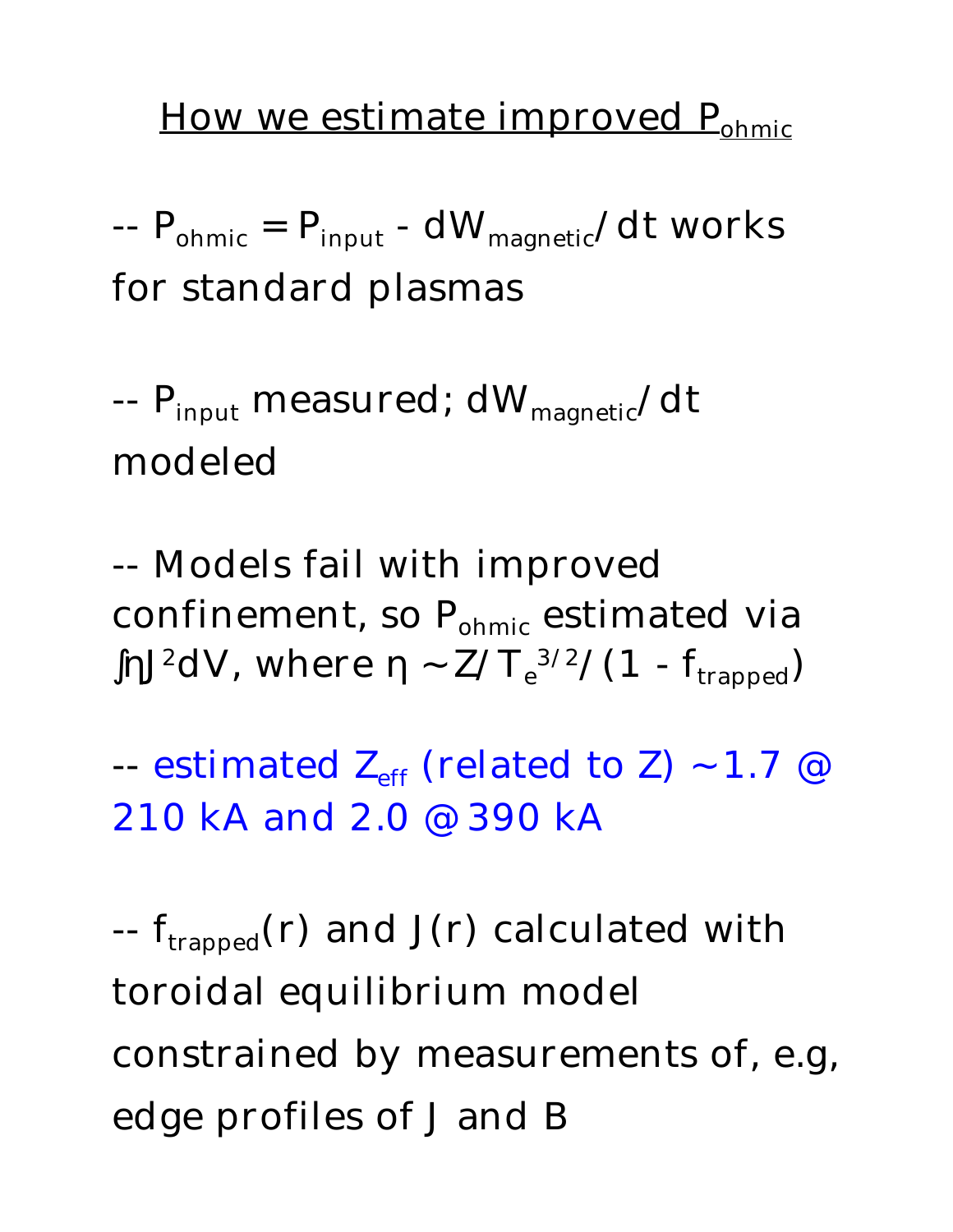### Has MST reached its limit?

-- Doubtful.

-- Observe no onset of internal MHD, wall modes...

-- Instead, believed limited by:

(1) finite duration of improved confinement coupled with

(2) finite, reduced Pohmic

-- Presently working to lengthen periods of improved confinement and apply auxiliary heating

-- Ideal MHD limit 50%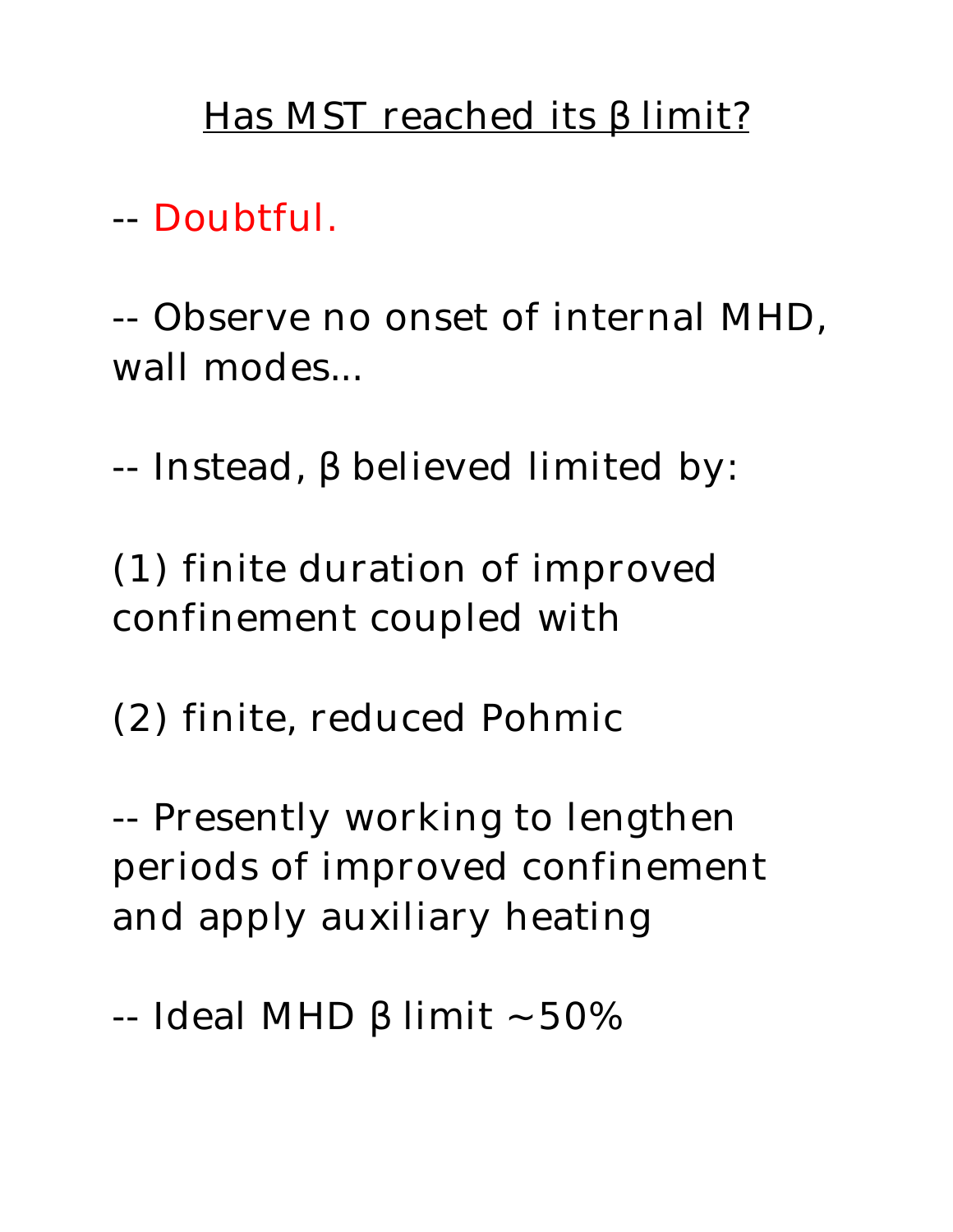## At 210 kA, estimated with burst suppression substantially exceeds RFP "constant  $\beta$ " scaling for the first time

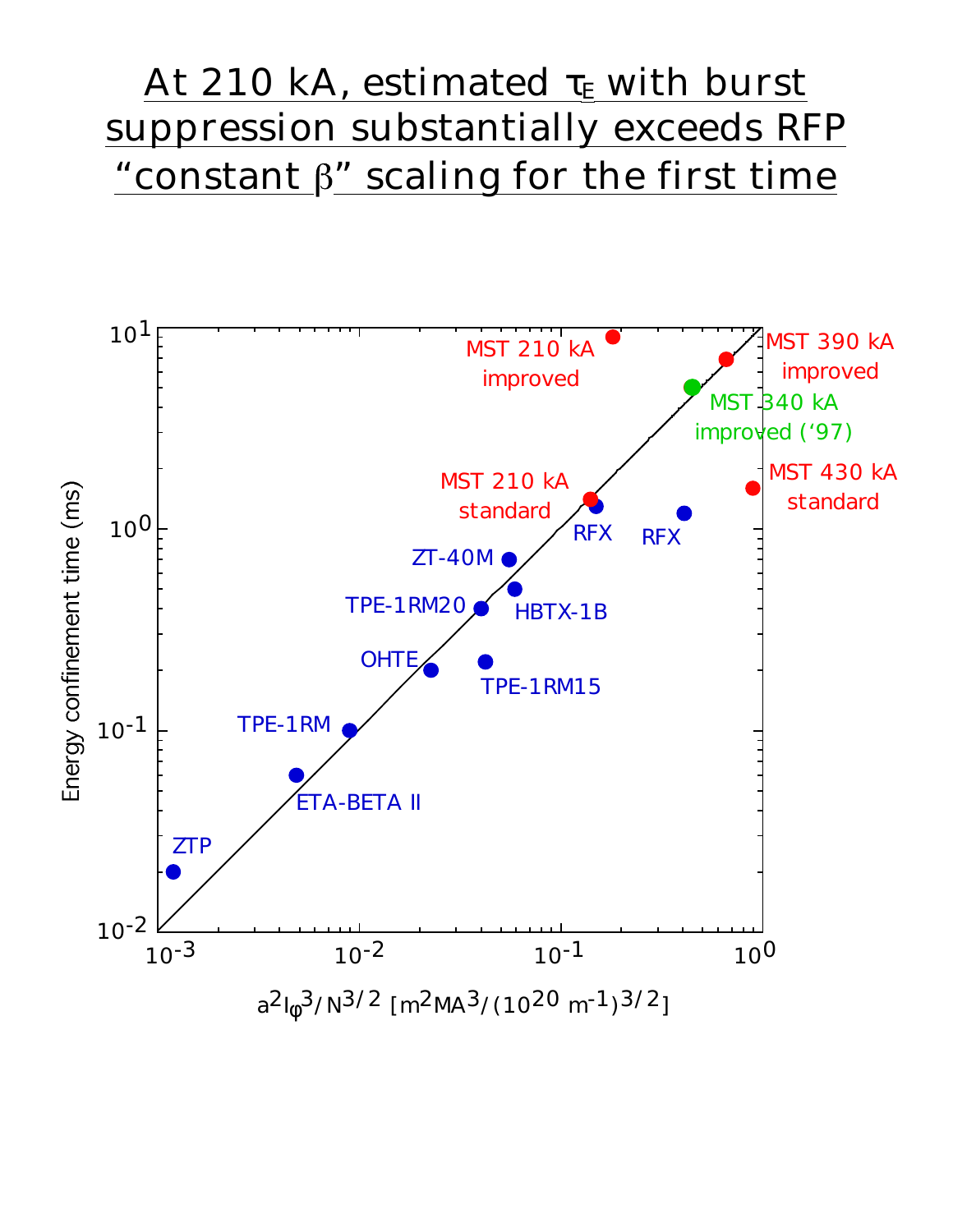Goal of auxiliary current drive is to shape J(r) to reduce current-driven  $m = 1$  magnetic fluctuations Is this what is happening in these plasmas? J(r) measurements have just begun...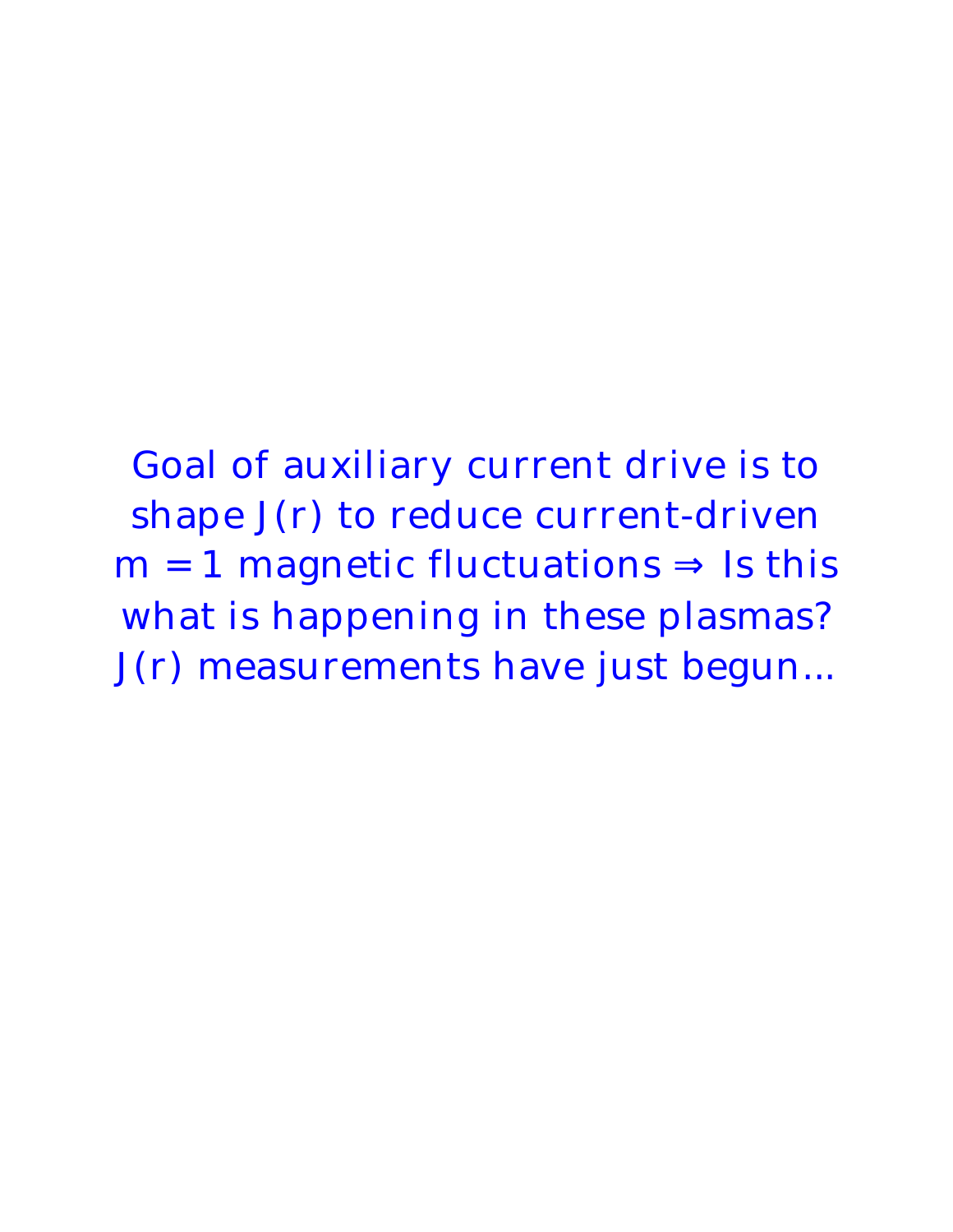## Edge current is reduced with auxiliary current drive and burst suppression\*



\*Phys. Plasmas **7**, 3491 (2000) ask for reprint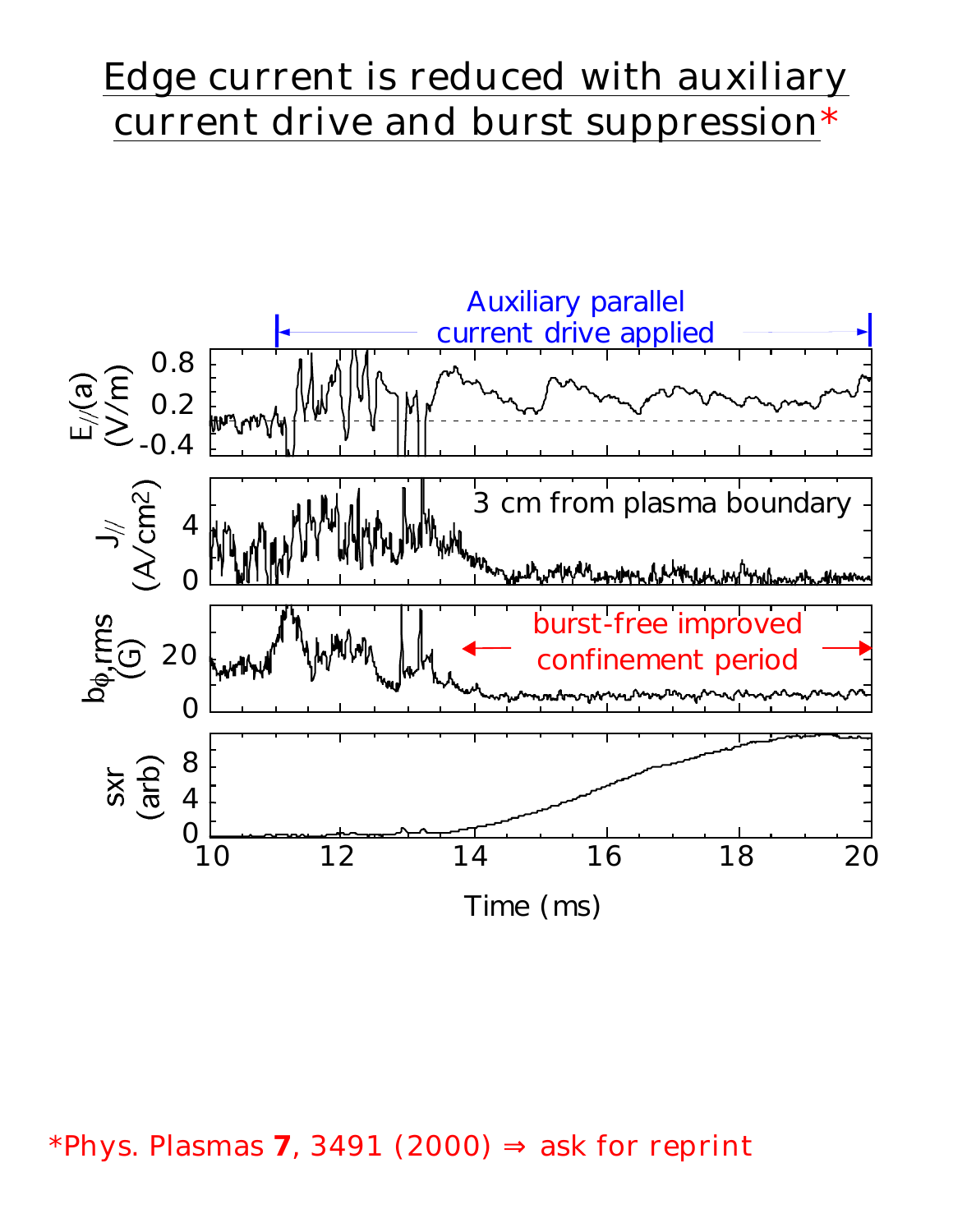## With burst suppression, edge current is reduced and edge current profile steepens

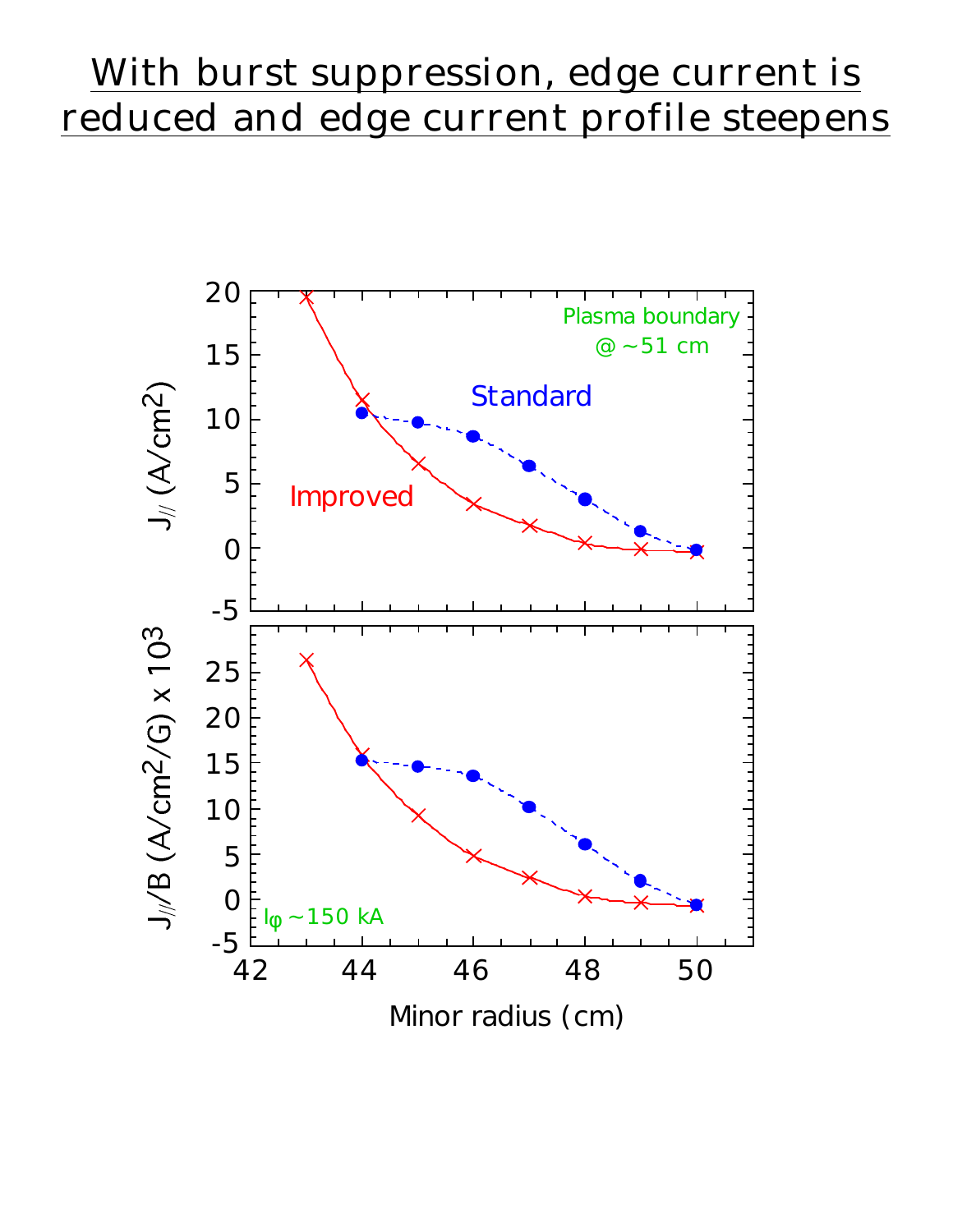# With burst suppression, edge dynamo emf and(?) electrical conductivity drop

-- Parallel Ohm's law:  $J = (E_{\text{applied}} + E_{\text{dynamo}})$ 

 $-$  E<sub>dynamo</sub> =  $\langle v \times b \rangle$ , measured with magnetic and spectroscopic probes 3 cm from plasma boundary:

 $Edynamo$  (standard during sawtooth crashes) = 9.2 V/m Edynamo (standard between crashes) = 0.83 V/m E<sub>dynamo</sub> (improved with burst suppression) =  $0.16$  V/m



-- Thus, E<sub>dynamo</sub> and/or decrease more than E<sub>applied</sub> increases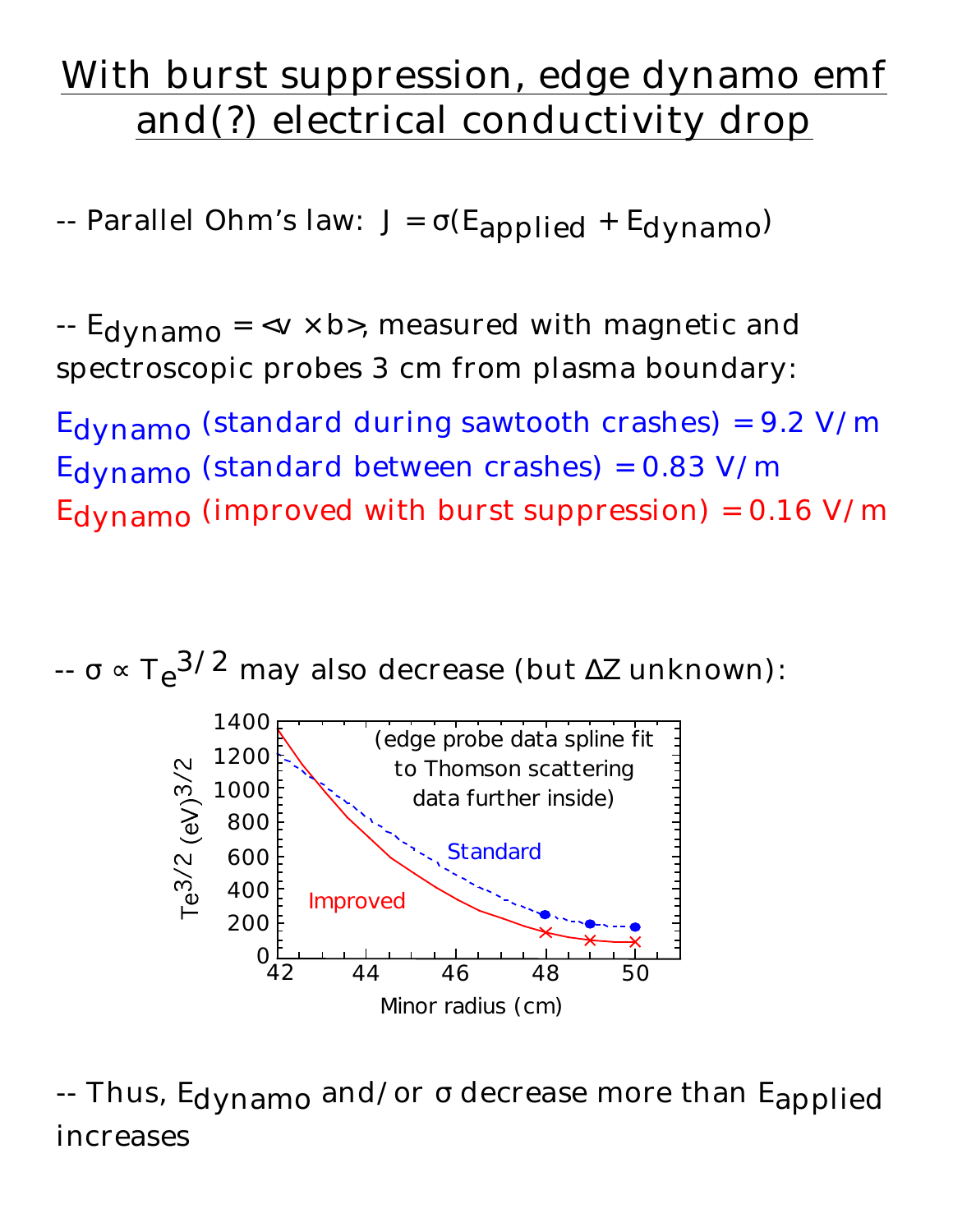# Edge current also reduced between bursts in spontaneous improved confinement (without auxiliary current drive)



-- J//(standard) between crashes (4 cm from plasma boundary)  $12.5 \text{ A/cm}^2$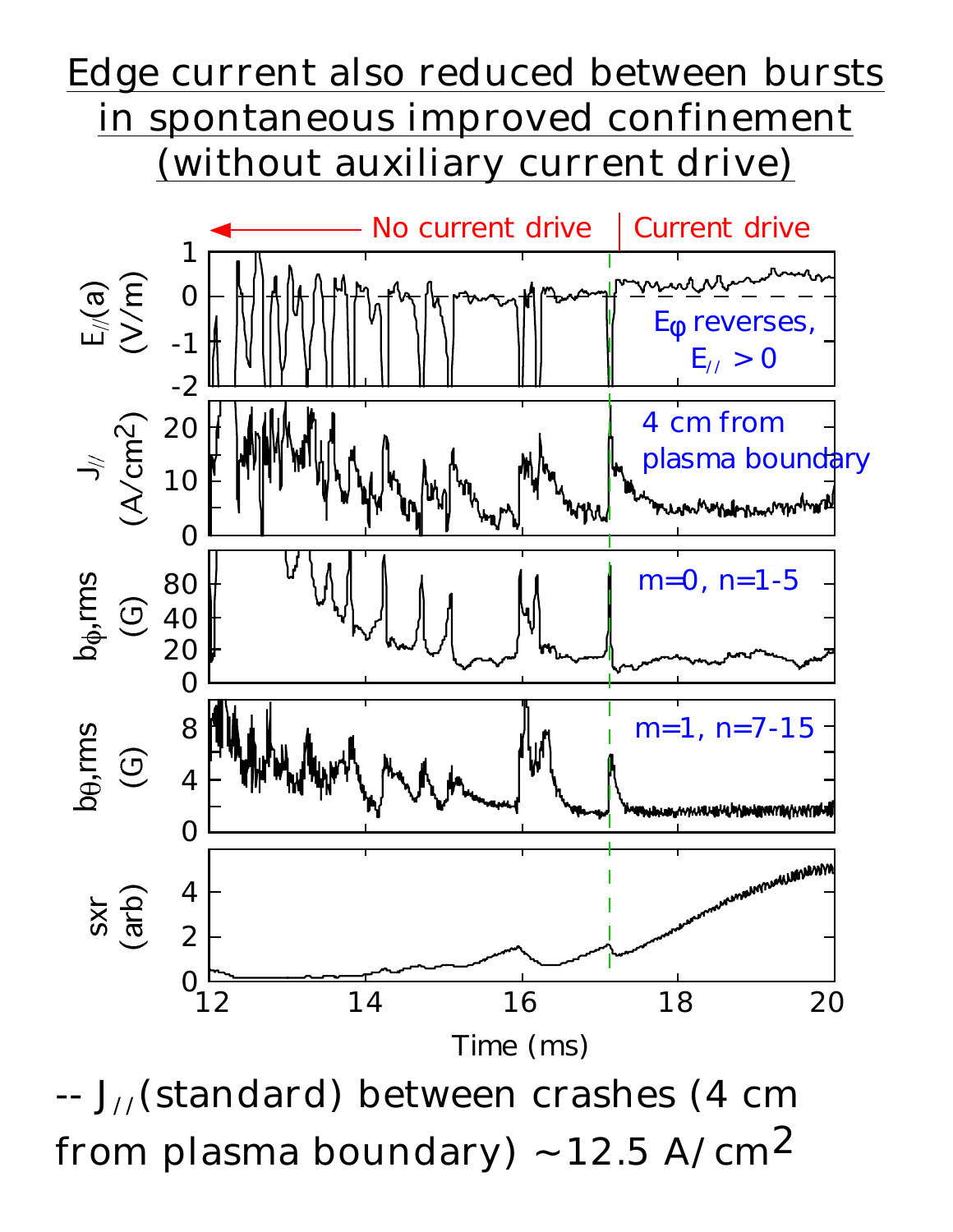# Edge J and (?) reduced between bursts in spontaneous improved confinement



-- E<sub>dynamo</sub> not yet measured, but magnetic fluctuations drop...  $E_{\text{dynamic}}$  does too?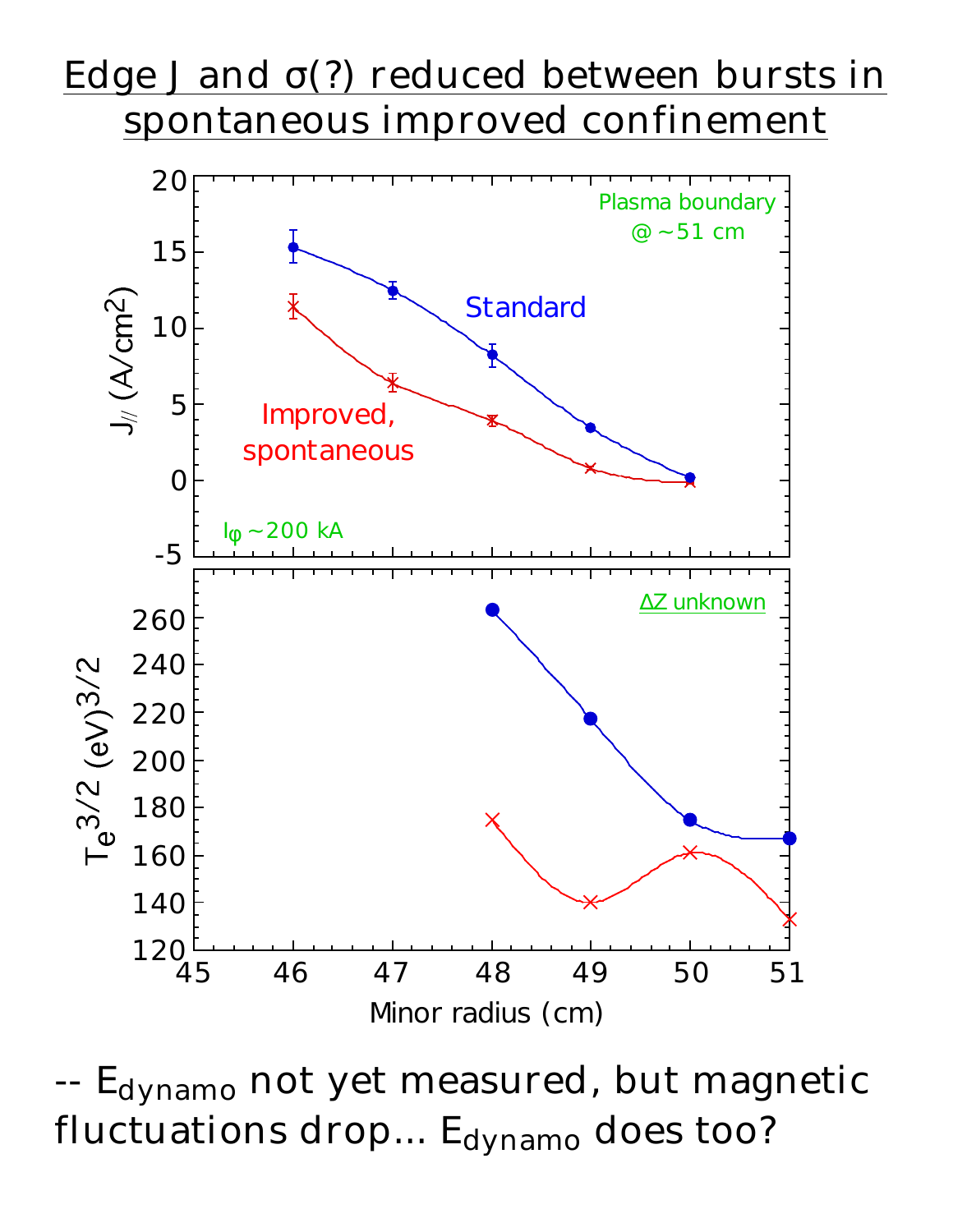# What do these edge current measurements imply, if anything?

-- Some MHD simulations (by Carl Sovinec) of RFP plasmas with stable current profile exhibited reduction of edge current (due to drop in edge dynamo) similar to those shown above

-- Do the edge current profiles in the two cases shown above reflect an overall more stable current profile? Magnetic fluctuations drop in both cases, so is certainly possible

-- Then how is a stable current profile achieved spontaneously?

-- Besides bursts, edge current reduction, etc., these two types of plasma share other similarities...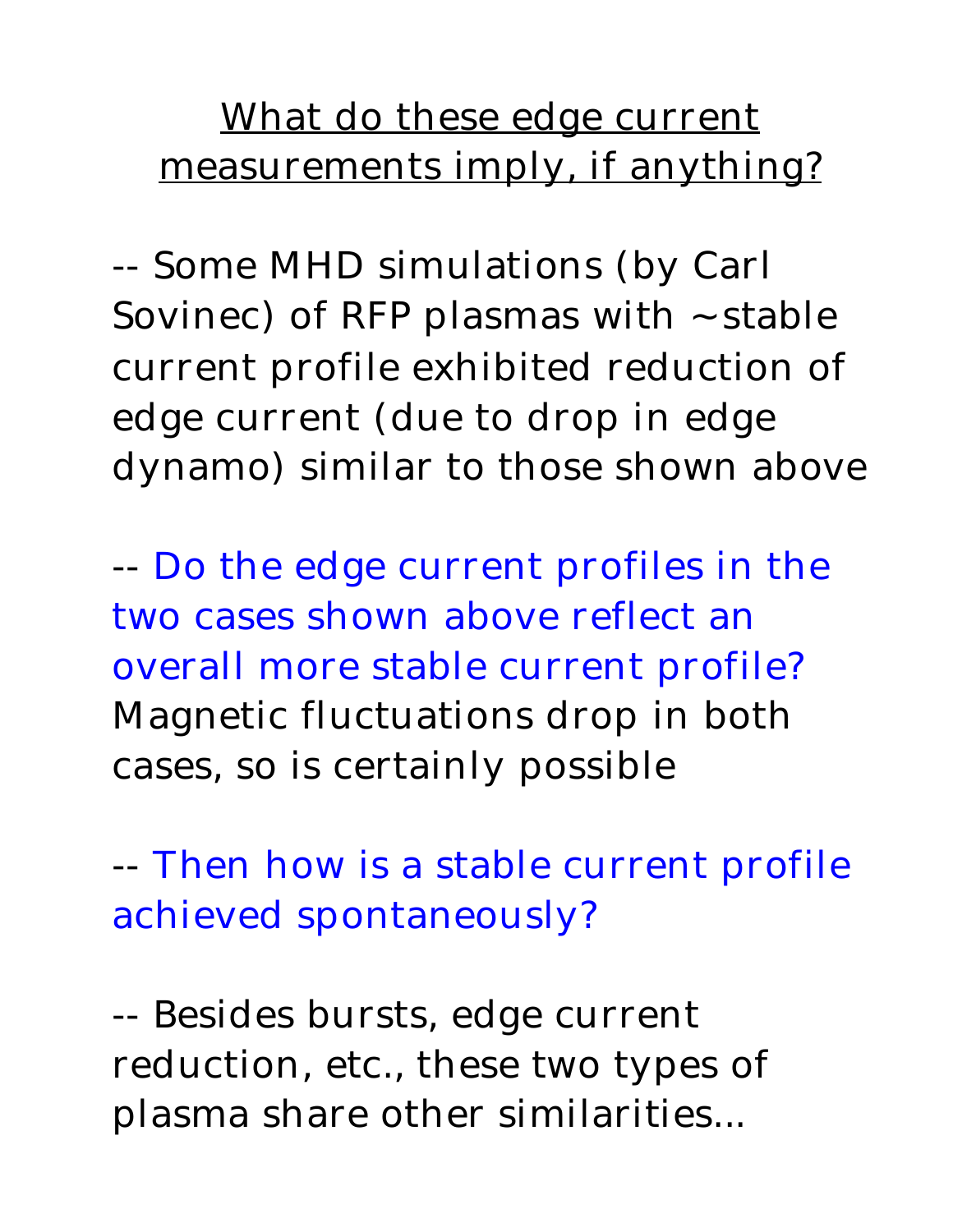-- For example, spontaneous improved confinement depends on sufficiently large (reversed) B (a)  $[dB(a)/dt = 0]$ 

-- Large B (a) intrinsic to inductive auxiliary current drive

-- Only clear (known) difference between these plasmas is the burst repetition rate (bursts occur regularly without auxiliary current drive)

-- One hypothesis: the physics underlying the improved confinement in these plasmas is fundamentally the same (under investigation)

-- Would imply that the reduction of magnetic fluctuations with current drive results from something other than the current drive